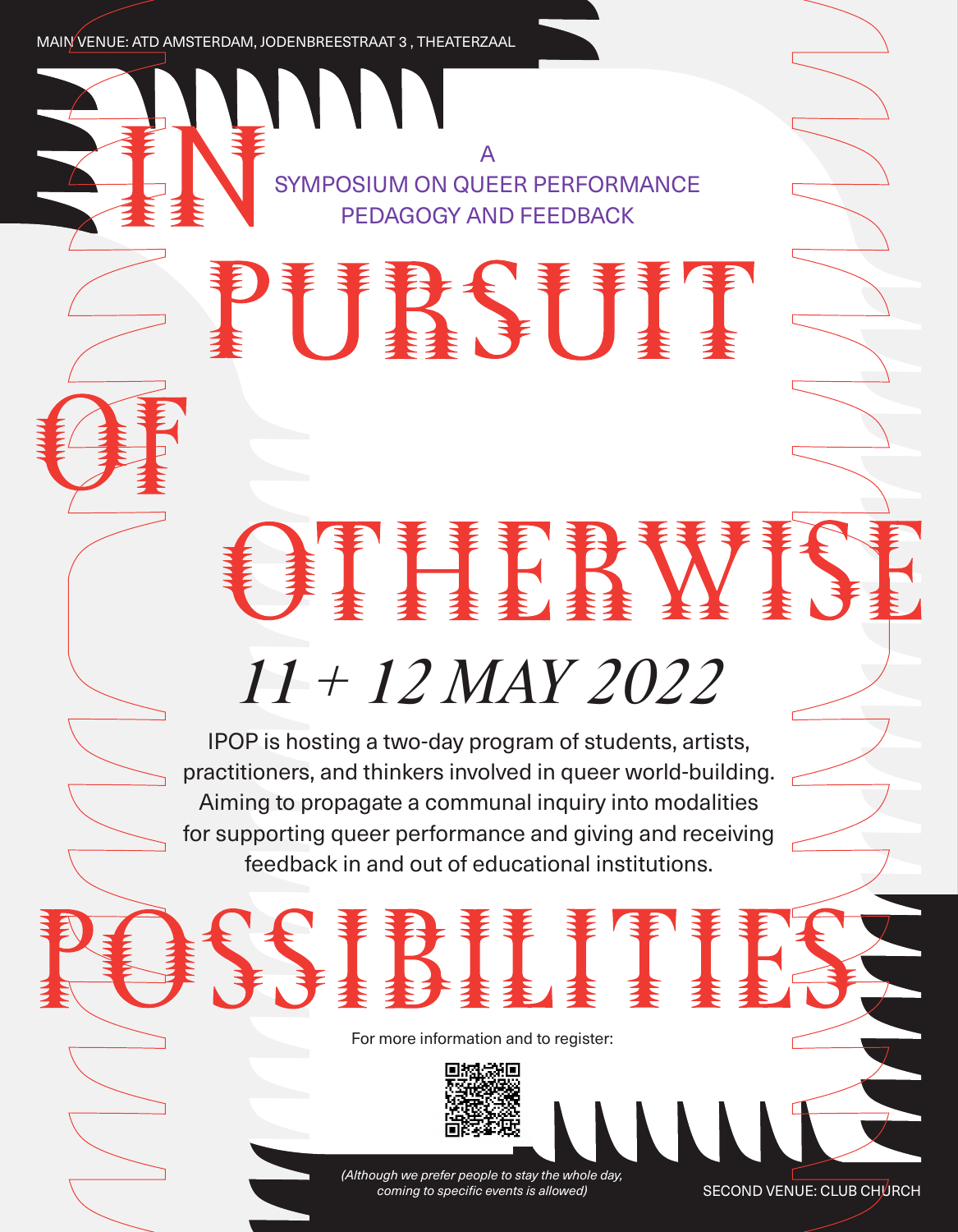## *11 MAY 12 MAY*

In this opening talk, Elioa Steffen and Szymon Adamczak (artistic coordinators) will introduce IPOP, its research goals, and methodologies as well as share insights gained and visions for the future

#### **10.00 - 11.00**

Breakfast program

*Introduction* - IN PURSUIT OF OTHERWISE POSSIBILITIES (IPOP)

### **17.00 - 18.00**

Break

**10.00 - 11.00**

Breakfast program

POST-CONFERENCE/PRE-CLUB DANCE MEDITATION - ANALEMMA Fazle Shairmahomed

**18.00-19:30** *Conversation* - LET'S TALK: QUEERNESS, COLONIALITY AND CROSSING THE DIVIDE Kopano Maroga

**10.30 - 11.00**  *Talk* - INCLUSIVE COMMUNICATION by Marleen Hendrickx and Glynnis Bergen

#### **13.00 - 14.30**

*Presentation* - DRAG MOTHERING AS PEDAGOGICAL PRACTICE by Taka Taka with Dynno Dada

#### **19.00 - 20.00**

#### **21.00 - 00.00**

*Club Night* - EVENING PROGRAM OF QUEER PERFORMANCE AT CLUB CHURCH & BLUE NIGHT

#### **15.00 - 19.00** *Three Conversations* - QUEERING KNOWLEDGE SHARING -

 **17:00 - 19:00** *Conversation 3* - VISIBILITY, OPACITY, AND INDISCERNIBILITY IN QUEER EDUCATION Elioa Steffen ROOM: THEATRE

**15:00 - 16:30** *Conversation 1* - KUIR SUDAKA MIGRANT LANDSCAPES Papaya Kuir ROOM: THEATRE

#### **15:00 - 16:30**

*Conversation 2* - THE GRAMMAR OF EXCLUSION South Boom Boom ROOM: 102

#### **11.15 - 12.30**

*Keynote* - TRANS EROS: SOME PRACTICES with Dr. Eva Hayward and Q&A

#### **20.00 – 22.00** EVENING PROGRAM with Mavi Veloso

#### **11.30 - 13.30**

*Plenary session* - MAKING THE PAST PRESENT: BIOMYTHOGRAPHY, CRITICAL FABULATION, AND THE PEDAGOGICAL POSSIBILITIES Kopano Maroga

**14.00 - 17.00** SO YOU WANT TO OUEER YOUR FEEDBACK? IPOP

In this talk and demonstration, the IPOP Feedback Sessions Cohort will discuss our research into how to view and respond to queer performance in ways that support makers and their work. There will first be a presentation about IPOP research questions and methodologies into queering feedback, diving into theoretical **approaches and key points of consideration.** After a break, this will be followed by an in-depth demonstration of some of IPOP's favorite feedback techniques.

Starting with an etymological examination of the English word "queer" and its unique history within the Anglophonic world, Kopano Maroga will initiate a dialogue with participants about how queerness has traveled and manifested in different parts of the globe. Maroga will ground the conversation in their understanding of how the colonial expansion of the United Kingdom into the global south had a direct effect on perceptions of queerness in these so-called Commonwealths by way of imposing binary notions of gender into cosmologies where, firstly, gender was not always a social organizing principle and, secondly, the concept of gender was more expansive and not always biologically determinant.

> From 21.00 to 22.00 we offer a free entrance for participants of the symposium, courtesy of Club Church

In this keynote, artist Kopano Maroga explores their creative practice and performative possibilities in the concepts of biomythography, critical fabulations, and disidentification. Followed by a panel discussion led by Maroga with poet and writer Maneo Mohale and author and maker Carolina Maciel de França.

In this talk, Marleen Hendrickx and Glynnis Bergen will share their findings from their project exploring inclusive language at the Academy for Theater and Dance. This project was funded by Platform 2025 to support their ongoing efforts to foster diversity and inclusion within the ATD.

In drag subculture the kid chooses the mother. 'Drag-mothering' became a way of living for me based on values such as collaboration, free exchange, co-creation, knowledge sharing, friendship and partying strategies for social impact – DRAGTIVISM. It could be argued that drag stands as an activist proposition for underrepresented groups and their intersections. Drag depends on entertainment-spectacle in order to give voice to its community in the public domain. Doing drag is interrelated with the statement of its socio-political position, thus the context where drag is performed defines its position. My research is focusing on how to harness the potentials of drag mothering as a catalyst and agent for art education by questioning engagement on social performative practices.

In this conversation, Papaya Kuir will introduce the work that they have been doing for the last three years: the history of how the collective got started and how it led to their current configuration. They will share a video Co-created by Sundari Fernandez Verastegui & Paula Chaves Bonilla and guide a conversation around issues of health, migration policies/border controls and the structures of care that the imperialist hereto-cis-patriarchy world have mercantilized and privatized for its own convenience.

**21.15** - Tour of the club with Taka Taka

Travel with us to Club Church to celebrate the end of the IPOP Symposium with Taka Taka during BLUE Night, a part/of queer performance, drag and a whole lot of dancing.

ALL THE EVENTS TAKE PLACE IN THEATERZAAL UNLESS IT IS INDICATED OTHERWISE.

# 

This open conversation aims to explore more porous boundaries in relation to the current vocabulary of diversity and inclusion and its grammar of exclusion.

SOUTH BOOM BOOM is a series of performative Conferences that disrupts the norm by a transatlantic displacement. How can South Boom Boom be imagined as an ontology of fugitivity which operates in resistance to systems of knowledge?

Transition from one space into another deeper into your body. Whatever your state is, feel welcome to be honest with the energy that sits within your body, within the comfort of your own physical abilities. You will be prepared through a dance movement practice, Analemma, developed by Fazle Shairmahomed, opening up the multi-sensorium. The shape of infinity placed in your heart and hara (energy point in lower abdomen), feeling the relation between them as we gently dance into the space to develop body awareness/with intentionality. A practice that has been inspired by Butoh, Noguchi Taiso, Body Weather, Gnawa and Zar, bringing us to bodies that do not exist anymore, the soul inside of us, towards the politicized body in which we exist. We explore how our bodies relate, and how the transcendental exists within the presence of a group. We will work on a consciousness of how to get into this state and find your own path towards controlling or letting go. Develop personal ways of inviting others in or to keep others at distance, tapping into an embodied approach to consent. Note: we will lay down on the floor, so please wear comfortable clothes. In case you have questions in advance please feel free to contact info@fazle.nl

In this interactive conversation, Elioa



Steffen will guide participants to consider the history LGBTQ+ movements for greater visibility as a mechanism for recognition, support, and safety from state institutions and their political implications. Drawing on queer, black, and post-colonial thinkers, this discussion will explore the benefits and costs of relentless pushes for state recognition and explore other ways of imagining queer liberation. How can notions of opacity open up new terrains for queer art-making? How can art educators make space for invisible work and what might it have to offer their pedagogical practices?

Visite the IPOP website here:



Join us for a dance evening with a thrilling performance by Mavi Veloso as we shake and boogie in celebration of queer art and learning. Mavi will be presenting songs from the new album Travesti Biológica. She combines pop with different styles like R&B, trap, hip hop, house and Brazilian rhythms such as tecnobrega, Brazilian funk and others.

### 

Given that transmisogyny overwhelms our understanding of transsexuality, much of transsexual women's corporeal experiences remain unthought. In this talk, Dr. Hayward will discuss the importance of differences in transsexual embodiment, attending specifically to how estrogenic transition alters the sensorium in excess of medicalism or essentialism. Looking at her own critical practices in writing and teaching about art and science, Hayward will propose that transsexuality is a mode of sexuation without resolution that aims toward differences rather than difference. Using the aesthetics of discourse—not unlike painting or photography—as her example, she proposes that transsexual desires are curiously hidden in plain sight as poetic forms. In describing the specifics of transsexuality and aesthetics, Hayward invites us all to collectively question what is "the body" and what is meant by "our embodiment"? Moreover, how is attention to embodiment itself an art form and a practice?

#### SYPOSIUM SCHEDULE